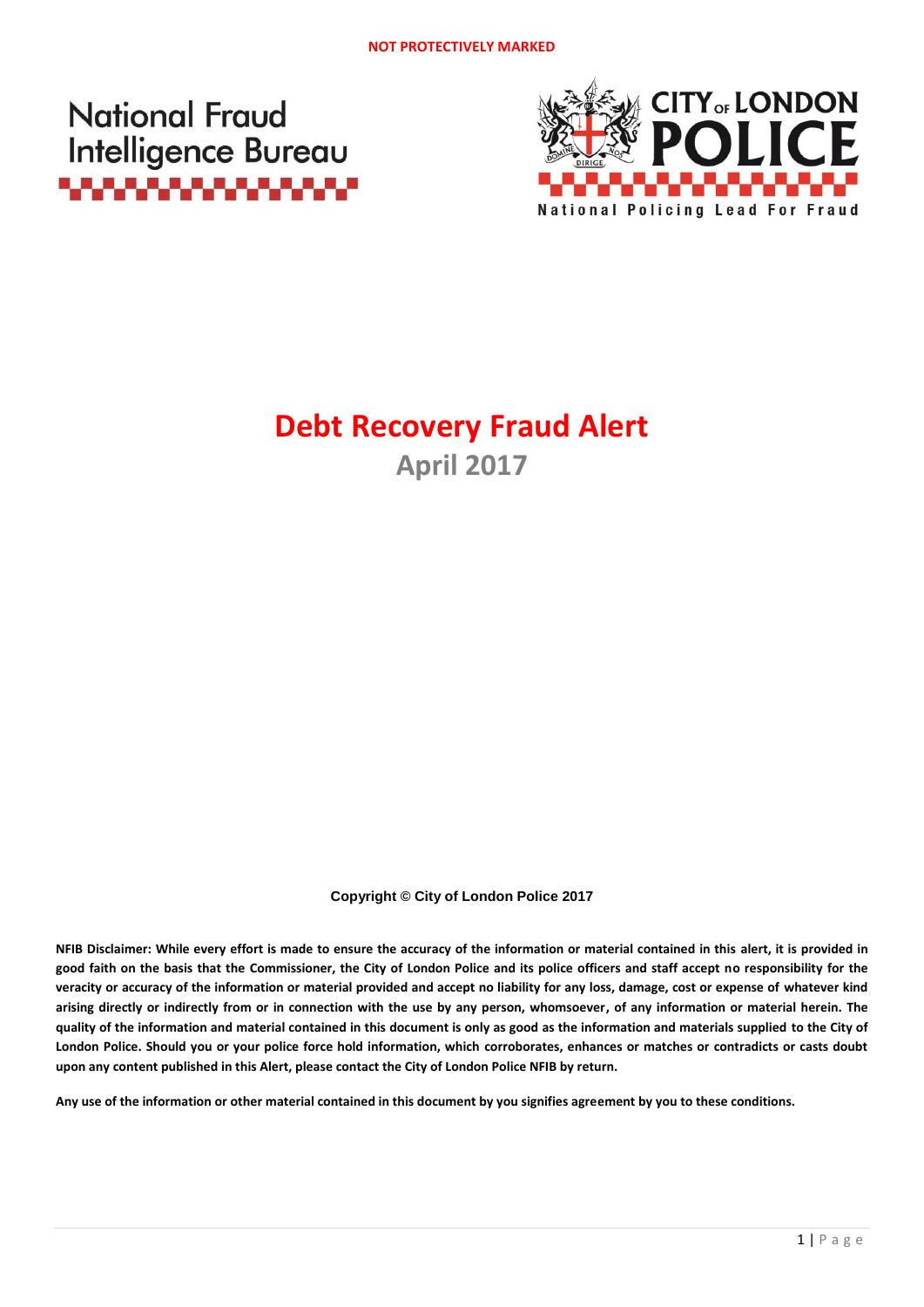#### **NOT PROTECTIVELY MARKED**

#### **DEBT RECOVERY FRAUD ALERT**

The content of this alert is based on information gathered by the National Fraud Intelligence Bureau (NFIB). The purpose of sharing this information with law enforcement partners and key stakeholders is to assist in the prevention and detection of crime, bring offenders to justice and increase awareness of enablers currently being utilised by criminals.

#### **ALERT CONTENT**

The NFIB have identified a new fraudulent trend that may impact legitimate companies and organisations in the near future.

The NFIB are aware that fraudsters are researching, via open source, solicitor organisations and obtaining their Document Exchange (DX) number to further the intended fraud. Generally the detail is available within the website content of the targeted company.

Solicitors communicate using a variety of methods with the majority having an account with the inter-law firm postal system, DX. This is a cheaper service and allows next-day delivery – an advantage over using the Royal Mail service.

The fraudster will choose a solicitor's firm that is either licensed to recover debt, or just completely falsify a licence and subsequent documentation.

A solicitor that may have been deceived, or person purporting to be a solicitor, will go to court and submit a large volume of debt collection forms. It is understood the Judge will ask if there is any representation from the companies concerned; normally there is no representation.

The paperwork will receive an official court stamp and is then handed to the appropriate debt collectors.

The fraudsters aim is to intentionally target a very large organisation who are unlikely to challenge the recovery order (at least before they hand over the money) - this would generally be to avoid any reputational damage that may impact an organisation's standing.

The debt collectors will attend the head offices of the companies with the signed paperwork. Chief Financial Officers (CFO's) will usually be contacted but the advice is more often than not, to pay the money and appeal later. None of these companies want debt collectors in the reception area threatening to start removing company property. We understand that companies can appeal an order, however by that time the fraudsters are not traceable.

### **PROTECTION / PREVENTION ADVICE**

- Undertake appropriate due diligence in respect of any official documentation.
- If you dispute or recognise discrepancies contact your legal team for further advice.
- Ensure your finance team are meticulous if a debt recovery order is received.

#### **FEEDBACK**

The NFIB needs feedback from our readers to evaluate the quality of our products and to inform our priorities*.* Please would you complete the following NFIB feedback survey through: [https://www.surveymonkey.com/r/FeedbackSDU.](https://www.surveymonkey.com/r/FeedbackSDU) This should take you no more than 2 minutes to complete. If you have other feedback or additional information that you would prefer to provide by email please send to [NFIBfeedback@cityoflondon.pnn.police.uk.](mailto:NFIBfeedback@cityoflondon.pnn.police.uk)